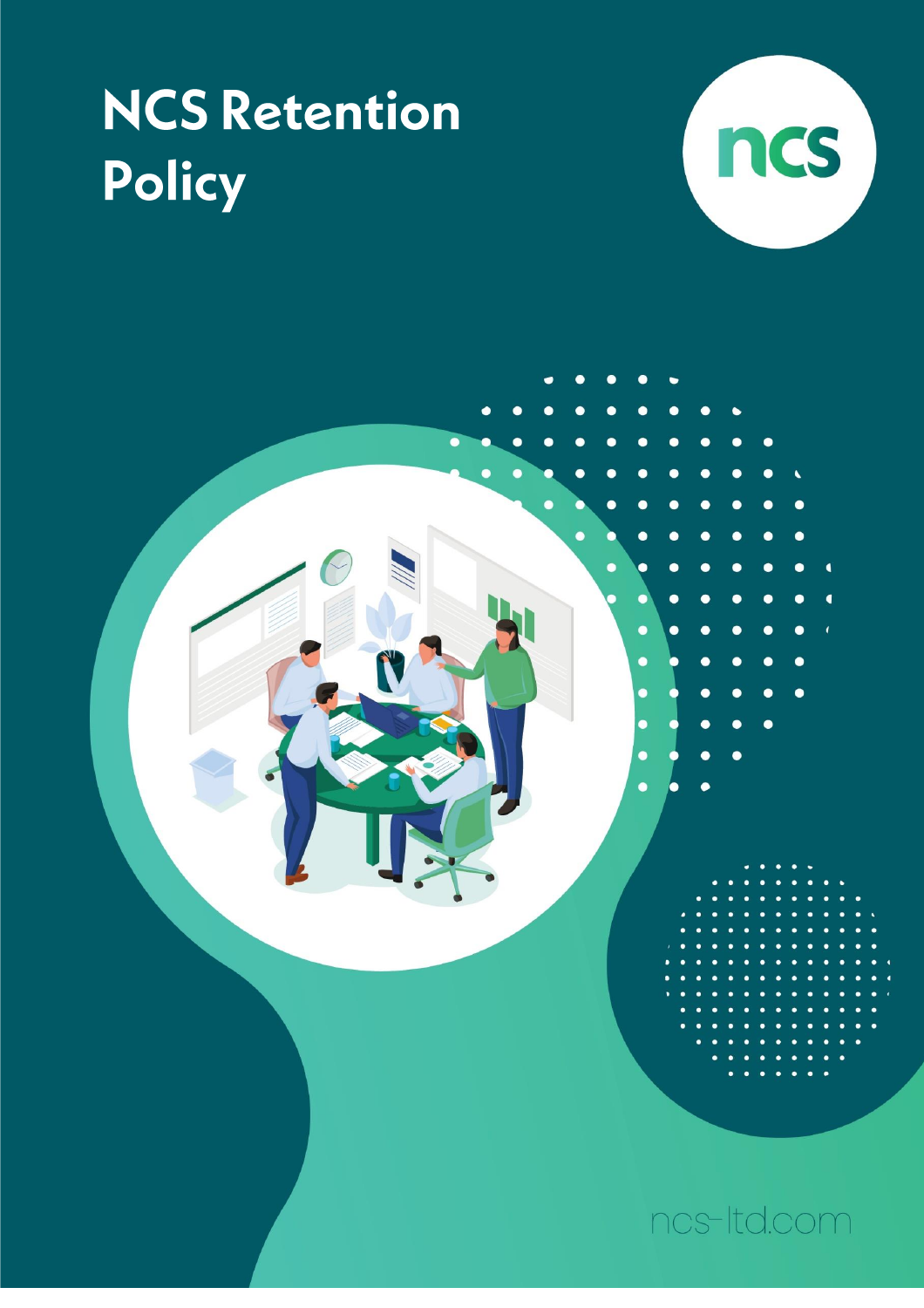

## **RETENTION POLICY**

## *Last Updated: 6 May 2021*

Your privacy is important to us. This Retention Policy is where we explain to you how long we may retain personal information that is collected when you visit our site, [www.ncs-ltd.com](http://www.ncs-ltd.com/) as well as when you interact with us, as a customer, supplier or other interested party.

This policy should be read together with our Privacy Policy and Cookie Policy which together with this Retention Policy describe the manner in which we handle your personal information when you visit our site or interact with us.

For convenience, we have divided our data protection policies into three separate pages:

## 1. **Our Privacy Policy**

You can find our Privacy Policy [www.ncs-ltd.com/policies](http://www.ncs-ltd.com/policies) which explains generally how we collect, use, store, and protect your personal information when you visit our site or interact with us.

# 2. **Our Cookie Policy**

Our Cookie Policy is available [www.ncs-ltd.com/policies](http://www.ncs-ltd.com/policies) and explains more about how we may collect personal information about you via cookies (it also explains what cookies are). This relates purely to our website.

## 3. **Our Retention Policy**

Our retention policy, which is this document, explains how long we may hold onto personal information collected or processed by us when you visit our site or interact with us.

If you have any questions please do not hesitate to contact us at [salesadmin@ncs-ltd.com](mailto:salesadmin@ncs-ltd.com) or, if you prefer to call or write to us, then you can find our contact details at the bottom of this page.

#### **WHO WE ARE**

We are NCS Office Holdings Limited, registered in Scotland with registered number SC412475 having our registered office is at 65 Rodney Street, Glasgow G4 9SQ**.** But, for the purposes of this Retention Policy, it's just easier if we refer to ourselves as "**we**".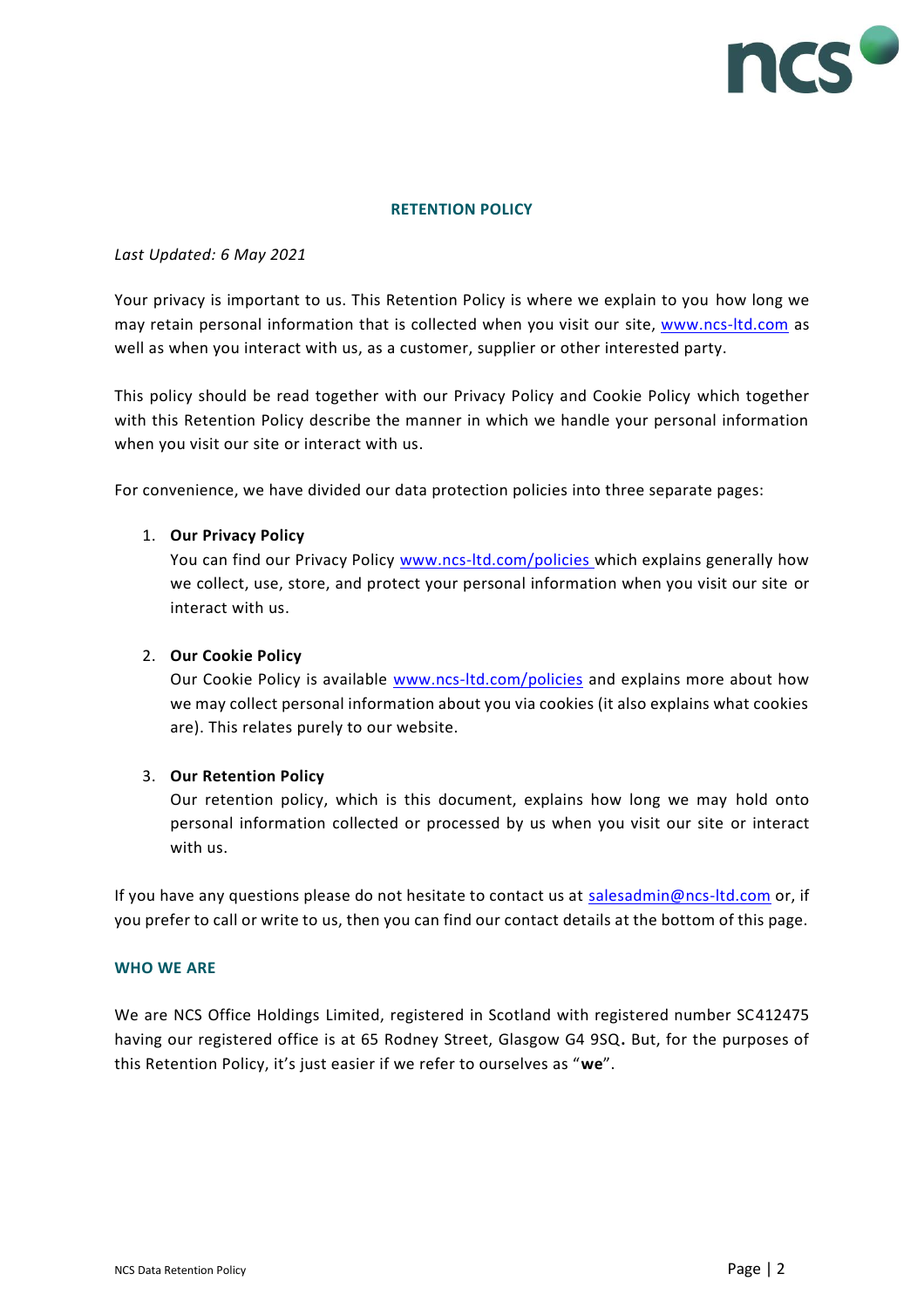

## **PURPOSE OF THIS DOCUMENT**

The purpose of the Retention Policy is to explain what personal information we may collect about you when you visit our site or interact with us, the purpose of that collection, and how long we store that personal information for.

Our Retention Policy is broadly divided into two sections:

- Our website (including cookies); and
- Your interaction with us.

Depending on how you interact with our site and use our services we may collect different types of personal information about you. The duration that we retain that personal information will vary depending on how you interact with us. For example, we may retain information about you for a longer period of time if you have asked us to keep you updated about developments in the business.

The types of personal information that we collect, its purpose, and retention period is detailed in the tables below.

#### **OUR WEBSITE**

This table details the personal information and we may collect about you on our site located at [www.ncs-ltd.com.](http://www.ncs-ltd.com/)

| <b>Type of Personal</b> | <b>Purpose</b>              | <b>Retention Period1</b>              |  |
|-------------------------|-----------------------------|---------------------------------------|--|
| <b>Information</b>      |                             |                                       |  |
| <b>IP Address</b>       | To track and monitor who is | 60 days                               |  |
|                         | accessing our website       |                                       |  |
| <b>First Name</b>       | For the purposes of         | 60 days unless you become a customer, |  |
|                         | identifying you in          | at which point we will retain for the |  |
|                         | correspondence.             | duration of our contract.             |  |
| Last Name               | For the purposes of         | 60 days unless you become a customer, |  |
|                         | identifying you in          | at which point we will retain for the |  |
|                         | correspondence.             | duration of our contract.             |  |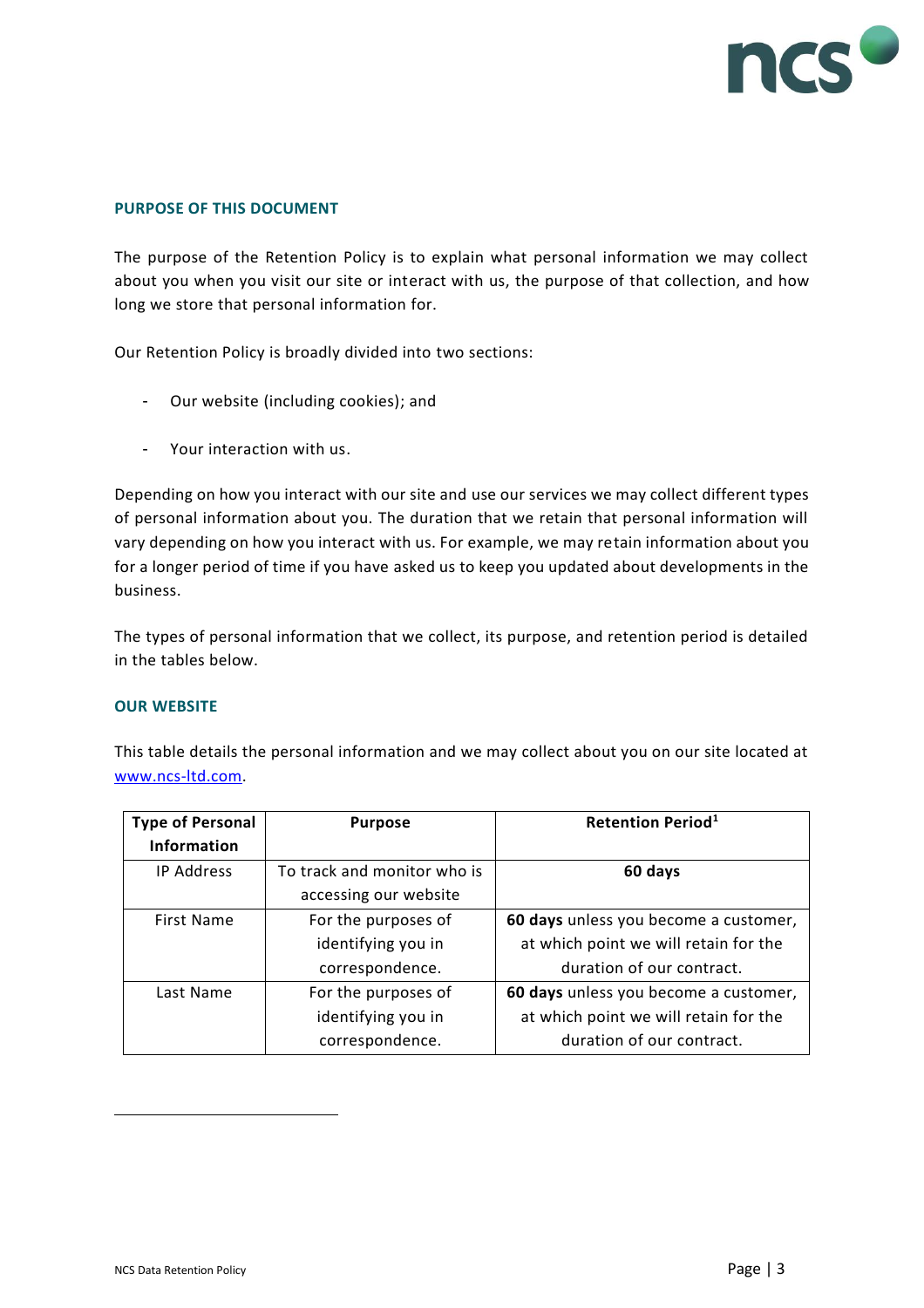

| E-Mail Address | For the purposes of                                         | 60 days unless you become a customer, |  |
|----------------|-------------------------------------------------------------|---------------------------------------|--|
|                | at which point we will retain for the<br>identifying you in |                                       |  |
|                | correspondence.                                             | duration of our contract.             |  |
| Telephone      | So that we can make contact                                 | 60 days unless you become a customer, |  |
| Number         | with you if you wish to be                                  | at which point we will retain for the |  |
|                | contacted by phone.                                         | duration of our contract.             |  |
| Address        | For the purposes of                                         | 60 days unless you become a customer, |  |
|                | identifying you in                                          | at which point we will retain for the |  |
|                | correspondence.                                             | duration of our contract.             |  |

#### **COOKIES**

You can find more information about the types of cookies that we use and their purpose by visiting our Cookie Policy [www.ncs-ltd.com/policies](http://www.ncs-ltd.com/policies)

| Cookie Name <sup>2</sup> | <b>Purpose</b>               | <b>Expiry</b> |
|--------------------------|------------------------------|---------------|
| <b>Google Analytics</b>  | <b>Type</b>                  | 60 days       |
|                          | Analytics/performance cookie |               |
|                          | <b>Purpose</b>               |               |
|                          | Used to determine new        |               |
|                          | sessions/visits              |               |
|                          | Content                      |               |
|                          | Randomly generated number    |               |
|                          | Provider                     |               |
|                          |                              |               |
|                          | Google Analytics             |               |

You can block cookies by activating the setting on your browser that allows you to refuse the setting of all or some cookies. However, if you use your browser settings to block all cookies (including essential cookies) you may not be able to access all or parts of our site. You may also delete any cookies stored on your computer at any time.

You can find out more about changing cookie settings on your computer by visiting http://www.allaboutcookies.org/manage-cookies/.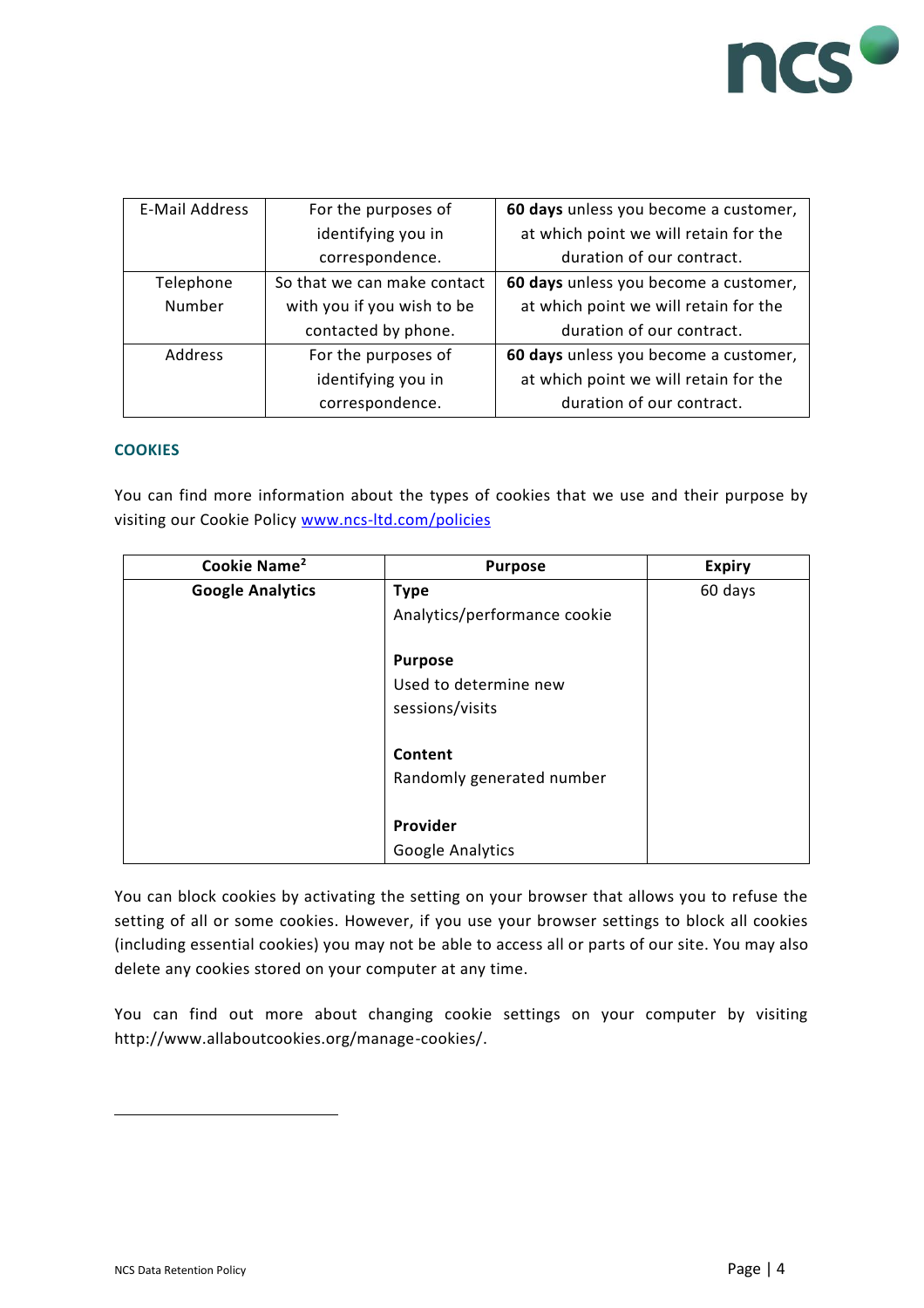

Different cookies may be stored for different periods of time. In many cases these cookies are updated automatically each time you visit our site or may expire and be deleted by your device automatically. Each time you visit our site you start a new "**session**". When you leave our site the session ends. The expiry period of a cookie will usually run from the date of the most recent session. This means that, each time you visit our site, the expiry period for those cookies may reset.

It is important to understand that when a cookie is placed on your device it will reside on your hard drive until it expires and is deleted or it may reside on your hard drive until you manually delete it – this entirely depends on your individual browser settings and we do not have control over this.

#### **MARKETING AND OTHER COMMUNICATION**

We will only use the personal information collected from our site for any marketing purposes if you consent to us marketing to you. For any existing or new customer, we will keep you updated with any relevant product or service, however you will be able to unsubscribe at any point. . If you have requested that we get in touch with you then we will use your personal information to assist us in answering your query.

## **CHANGES TO OUR RETENTION POLICY**

We may need to change this Retention Policy if it's necessary for legal reasons or to reflect changes to our site and services or the purposes for which we may wish to collect and process your personal information. In any case, the provisions of this Retention Policy may be changed without prejudice to your rights. When we change our Retention Policy we will make the updated Retention Policy available on our site and we will also update the "Last Updated" date.

Once we change our Retention Policy, we will use our reasonable efforts to inform you. This may include asking you to agree to the updated Retention Policy before we process further information about you or it may require us to suspend access to parts of our site until you agree to the updated Retention Policy – we will only restrict access to parts of our site where we deem it is necessary for us to collect or process personal information about you.

You're welcome to contact us if you have questions about the changes.